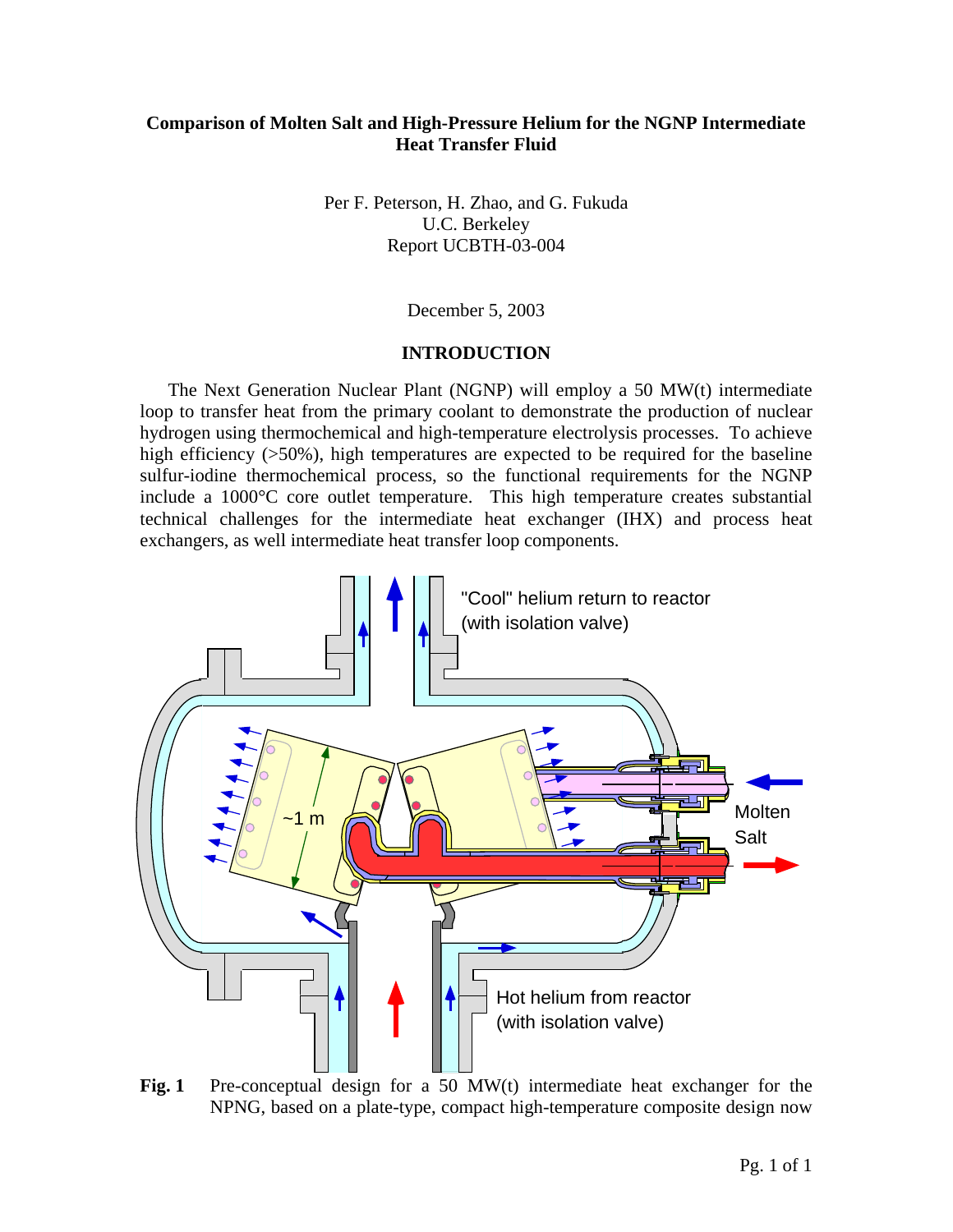being developed [4]. Primary helium and intermediate MS inlet and outlet headers are shown to scale, with active cooling of pressure boundary.

The two candidate fluids for the NGNP intermediate loop are intermediate-pressure molten salt (MS), and high-pressure helium (He). Figure 1 shows a scaled cross section of a pre-conceptual design for a 50 MW(t) MS IHX for the NGNP.

Table 1 summarizes the thermophysical properties for high-pressure helium and three typical molten fluoride salts. Two key differences are seen. First, the volumetric heat capacity,  $\rho c_p$ , of molten salts is over two orders of magnitude greater than that of highpressure helium. Second, the thermal conductivity of molten salts is several times greater than helium. The very low volumetric heat capacity of helium has important effects on the design of headers to feed flow to and from heat exchanger flow channels; for example, Fig. 2 shows typical configurations for gas-to-gas and gas-to-liquid heat exchangers

**Table 1.** Comparison of thermophysical properties of helium and three reference molten salts (approximate values at average intermediate loop temperature of 700°C), ( $\rho$ -density,  $c_p$ -specific heat, k-thermal conductivity, v-viscosity).

| Material                                 | $T_{melt}$<br>$({}^{\circ}C)$ | $T_{\text{boil}}$<br>$({}^{\circ}C)$ | Q<br>$(kg/m^3)$ | $c_p$<br>(kJ/kg <sup>o</sup> C) | $_{\rho c_n}$<br>$(kJ/m^{30}C)$ | k<br>$(W/m^{\circ}C)$ | $v \times 10^6$<br>$(m^2/s)$ |
|------------------------------------------|-------------------------------|--------------------------------------|-----------------|---------------------------------|---------------------------------|-----------------------|------------------------------|
| $\binom{7}{12}$ BeF <sub>4</sub> (Flibe) | 459                           | 1,430                                | 1,940           | 2.34                            | 4,540                           | <b>1.0</b>            | 2.9                          |
| $0.58$ NaF-0.42ZrF <sub>4</sub>          | 500                           | 1,290                                | 3,140           | 1.17                            | 3,670                           | 2.1                   | 0.53                         |
| 0.42LiF-0.29NaF-<br>0.29ZrF <sub>4</sub> | 460                           | 9                                    | 2706            | 1.47                            | 3,978                           | 2.1                   | 1.64                         |
| Helium (7.5 MPa)                         |                               |                                      | 3.8             | 5.2                             | 20                              | 0.29                  | 11.0                         |



**Fig. 2** Comparison of typical header configurations for (a) He-to-He (a GT-MHR recuperator module) and (b) He-to-MS plate type heat exchangers. In the He-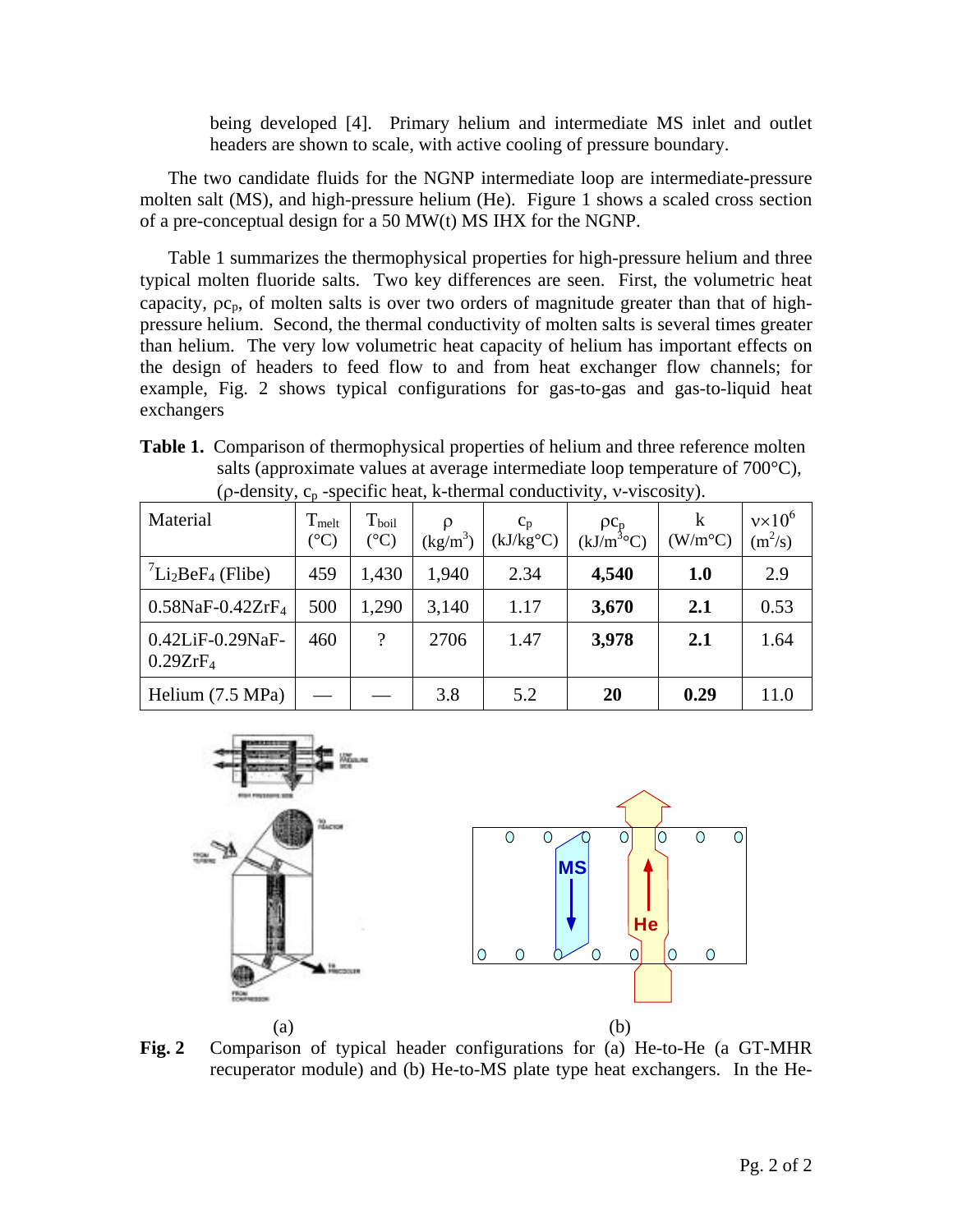to-MS exchanger the He flow path resembles the air-flow path of an automobile radiator.

Substantial differences and tradeoffs exist between molten salts and high-pressure helium for use in the NPNG intermediate loop. This report summarizes the key differences in thermal performance, materials compatibility, and safety, which must be considered in selecting the NPNG intermediate heat transfer fluid. Based on this discussion, it can be concluded that the use of either fluid carries technical risks, and that both should be retained and studied until these technical issues are resolved and an optimal choice can be made.

#### **Thermal Performance**

The much higher volumetric thermal capacity  $(\rho c_n)$  of intermediate-pressure molten salts, compared to high-pressure helium, has an obvious and large effect upon the relative heat transfer capability. In general, a molten salt loop will use piping of 1/5 the diameter, and pumps 1/20 the power, of those required for high-pressure helium. These large differences in pumping power and pipe size reduce the capital cost of the piping system, and allow the arrangement of process equipment to be optimized more easily since process heat can be delivered over larger distances easily.



**Fig. 3** Total pumping power P (dashed) and the total volume  $V_{HX}$  (solid) for a 600 MW(t) compact IHX as a function of LMTD for three combinations of helium (7.0MPa) and/or molten salt.

A second, less obvious difference between helium and molten salts relates to the logmean temperature difference (LMTD). Smaller values of LMTD are desirable to increase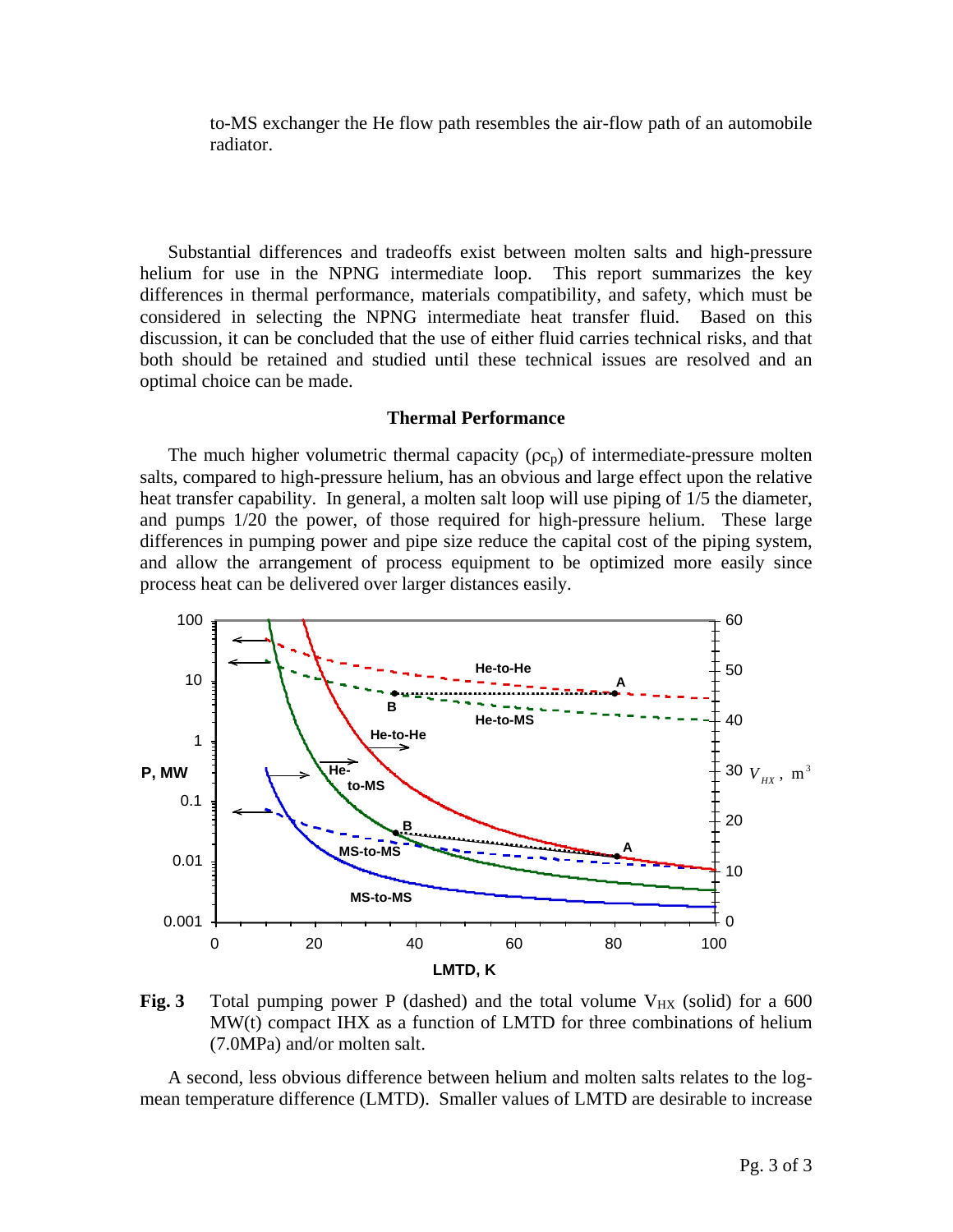the temperature at which heat is delivered to the hydrogen production process, and/or to decrease the peak temperature of the reactor while maintaining the same hydrogen production efficiency. Heat transfer coefficients for molten salts are typically an order of magnitude greater than those for helium. In compact helium heat exchangers, a strong competition exists between adding surface area to decrease the LMTD, and reducing surface area to reduce the helium pressure drop. Pressure drop and pumping power considerations usually drive helium heat exchangers to higher LMTD values than would be selected for molten salt heat exchangers.

The effect on LMTD can be seen in Fig. 3, which presents the total pumping power (both sides) and the total volume of a 600 MW(t) IHX as a function of LMTD, for three combinations of fluids. In the figure, the comparison between point A and point B shows that the He-to-MS HX has a LMTD less than half of the LMTD for He-to-He HX, for the same pumping power and a similar HX volume (and, approximately, capital cost).

Table 2 compares typical compact heat exchanger parameters for several possible primary and intermediate fluid options, for the case where the pumping power for the helium is kept constant (note that MS-to-MS IHX is just for the purpose of comparison.). The largest surface area occurs with the case of the 1.0 MPa intermediate helium loop, designed to be in pressure balance with process equipment.

Figure 4 compares typical parameters for a 600 MW(t) intermediate loop with either helium or molten-salt heat as the heat transfer fluid. The molten salt pumping power is a factor of 100 lower, due to the very high volumetric flow rates required for helium (pumping power is proportional to the product of pressure loss times volumetric flow rate). If the helium pressure must be decreased to match the pressure of process fluids (typically around 1 MPa), then the pumping and pipe size differences become yet larger.

| <b>Primary/Intermediate Fluids</b>                      | He/He    | He/He    | <b>He/MS</b> | <b>MS/MS</b> |
|---------------------------------------------------------|----------|----------|--------------|--------------|
| Primary/Inter. Pressures (MPa)                          | 7.0/7.0  | 7.0/1.0  | $7.0/$ *     | $*$ / $*$    |
| Primary Inlet/Outlet Temp. (°C)                         | 1000/634 | 1000/634 | 1000/634     | 1000/634     |
| Intermediate Outlet/Inlet<br>Temperatures $(^{\circ}C)$ | 975/450  | 975/450  | 975/560      | 975/595      |
| LMTD $(^{\circ}C)$                                      | 80       | 80       | 45           | 31           |
| Primary/Inter. Pressure Loss (kPa)                      | 40/19    | 2.7/9.0  | 40/13        | 24/25        |
| Primary/Inter. Pump Power (MW)†                         | 4.8/1.5  | 0.3/4.8  | 4.8/0.005    | 0.012/0.012  |
| Primary/Inter. Fin Heights (mm)                         | 2.0/2.0  | 2.0/2.0  | 2.0/1.0      | 1.0/1.0      |
| $HX$ flow length $(m)$                                  | 0.76     | 0.40     | 0.89         | 1.1          |
| IHX plate area $(m2)$                                   | 3200     | 5600     | 4100         | 3500         |
| IHX volume $(m^3)$                                      | 13       | 23       | 14           | 9.7          |

| Table 2. | Comparison of $600 \text{ MW}(t)$ compact intermediate heat exchanger designs (the |
|----------|------------------------------------------------------------------------------------|
|          | molten salt is $0.42LiF-0.29NaF-0.29ZrF_4$ ).                                      |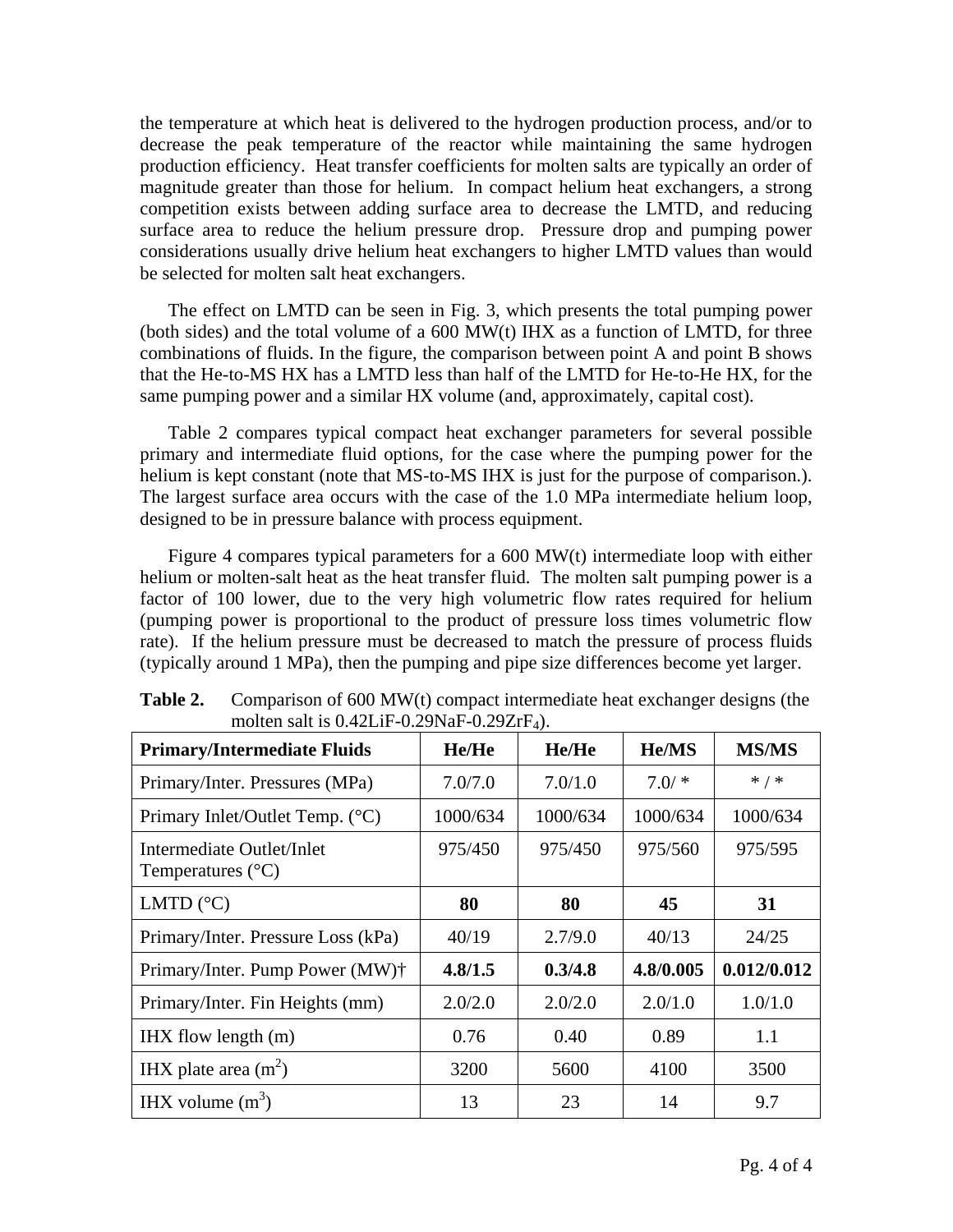- † Power required to pump primary and intermediate fluids through IHX.
- \* Molten salt is incompressible, so pressure and pumping power are independent, and pressure can be set to any desired value.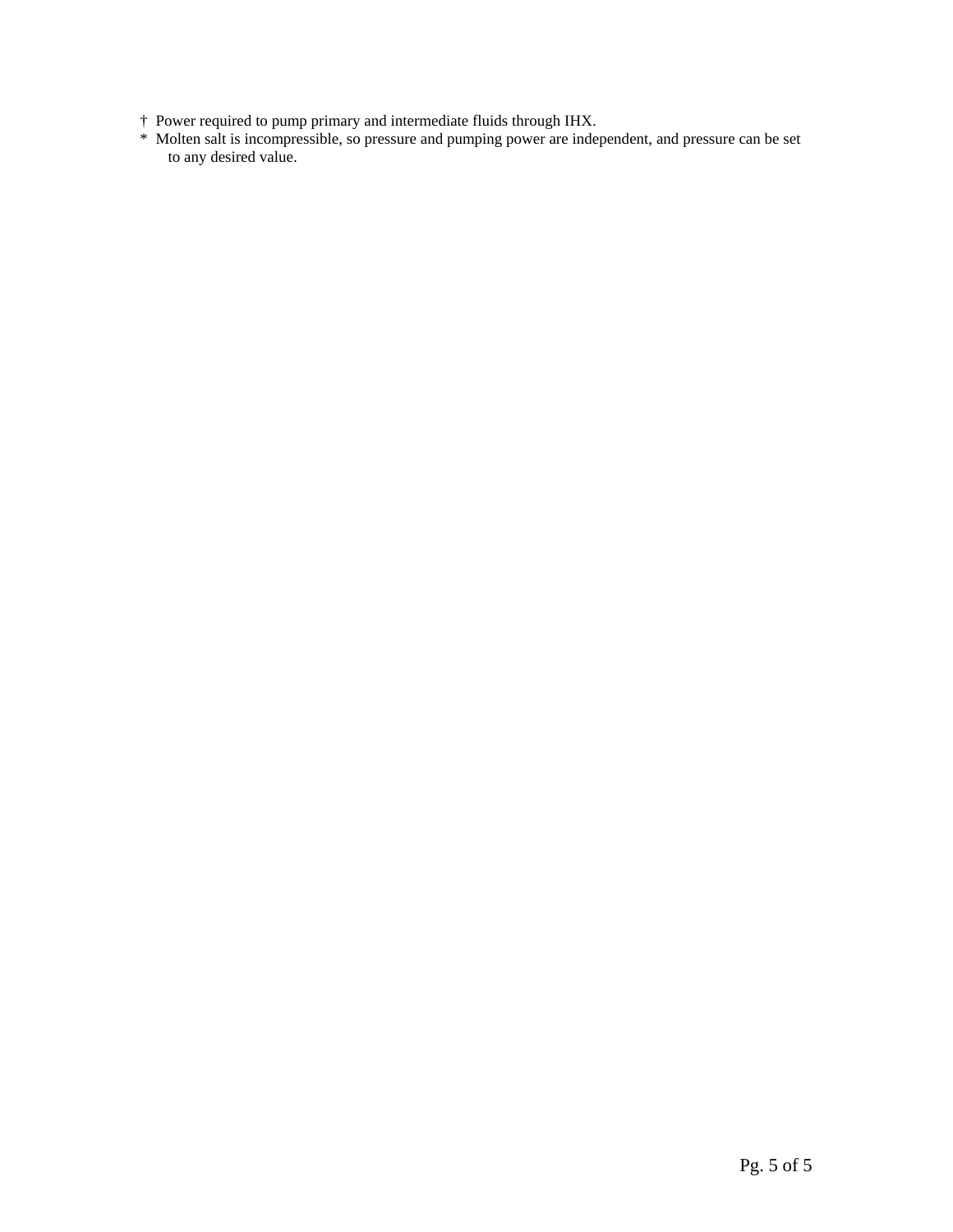

Fig. 4 Flow sheet for the reference 600 MW(t) sulfur-iodine thermochemical hydrogen process. Black font notes are original GA design. Blue and red notes are added by authors. The blue notes are for molten salt and the red notes for helium.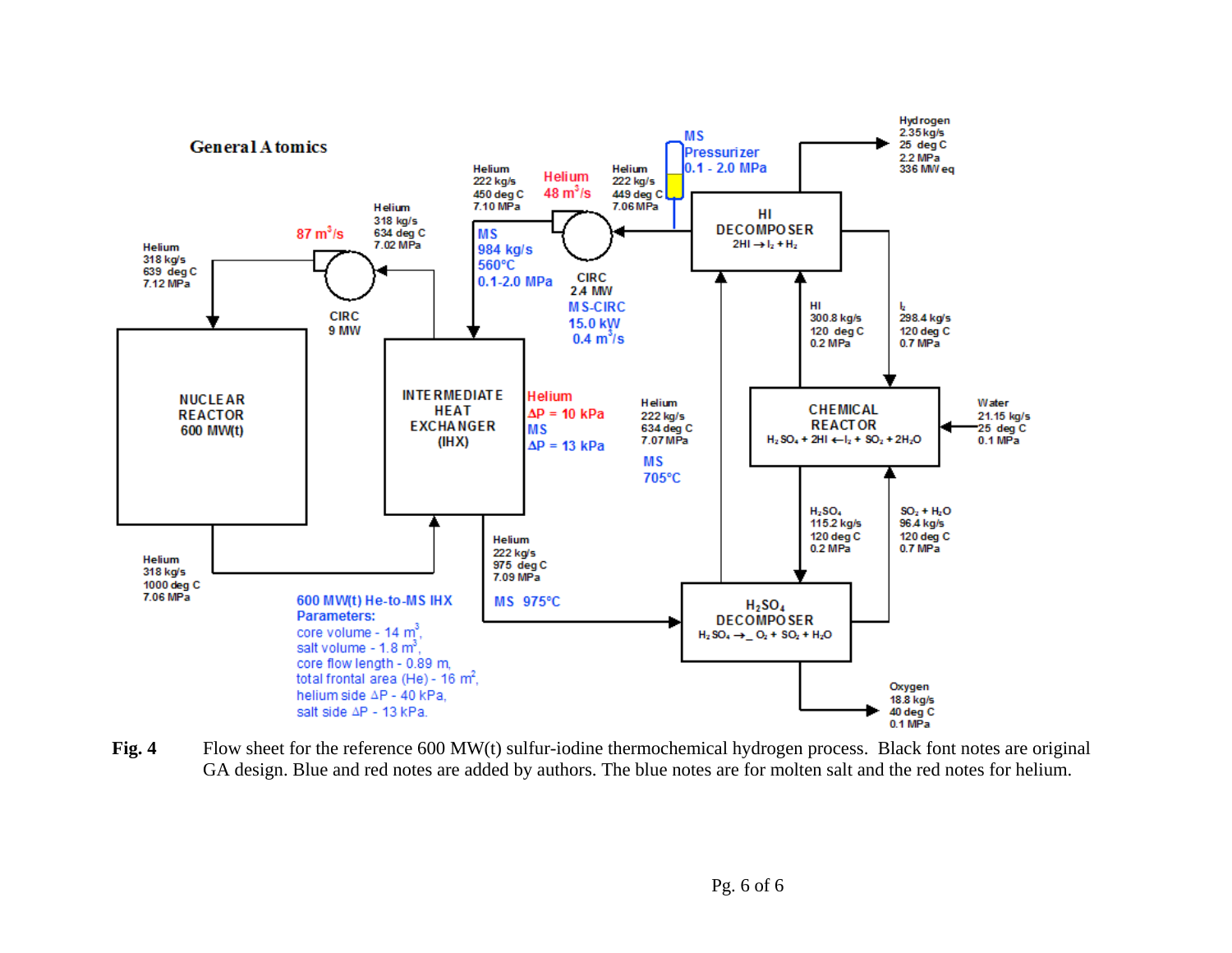### **Materials**

Two primary issues must be considered in selecting the high-temperature materials and coolant used for the NGNP intermediate loop: corrosion and high-temperature mechanical properties (strength, creep, and fabricability).

Clean helium clearly does not have the potential to corrode intermediate loop materials. Likewise, molten salts exhibit very low corrosion rates if their fluorine potential is controlled to be low, and if the container material is either carbon, or a high nickel alloy. Figure 5 shows an Ellingham diagram for several container and molten salt materials. Higher free energy (smaller value with a negative sign) means easier corrosion. In general, carbon-based container materials will show very low corrosion rates with high-temperature molten salts. For nickel alloys, chromium is typically the most soluble constituent, and corrosion can proceed by dissolution of chromium in hot parts of the loop, with saturation-induced deposition in cold parts of the loop.

Recent molten-salt corrosion experiments at ORNL [2], testing Hastelloy-N, concluded that:

This potential for greatly reduced corrosion suggests that the higher temperature nickel super-alloys, such as Hastelloy-X, be tested in molten fluoride systems. Previous analysis had largely excluded these alloys because their chromium content was as large as that of the Inconel alloys or stainless steels. Alloys with this amount of chromium were found to be unsuitable choices for use with fuel salts. However, it is very possible that these alloys will be suitable for use with coolant salts at very high temperatures, provided that a reducing environment is maintained.

The potential thermal performance advantages of molten salts suggest that this hightemperature corrosion testing with molten salts should be a priority for the NGNP project.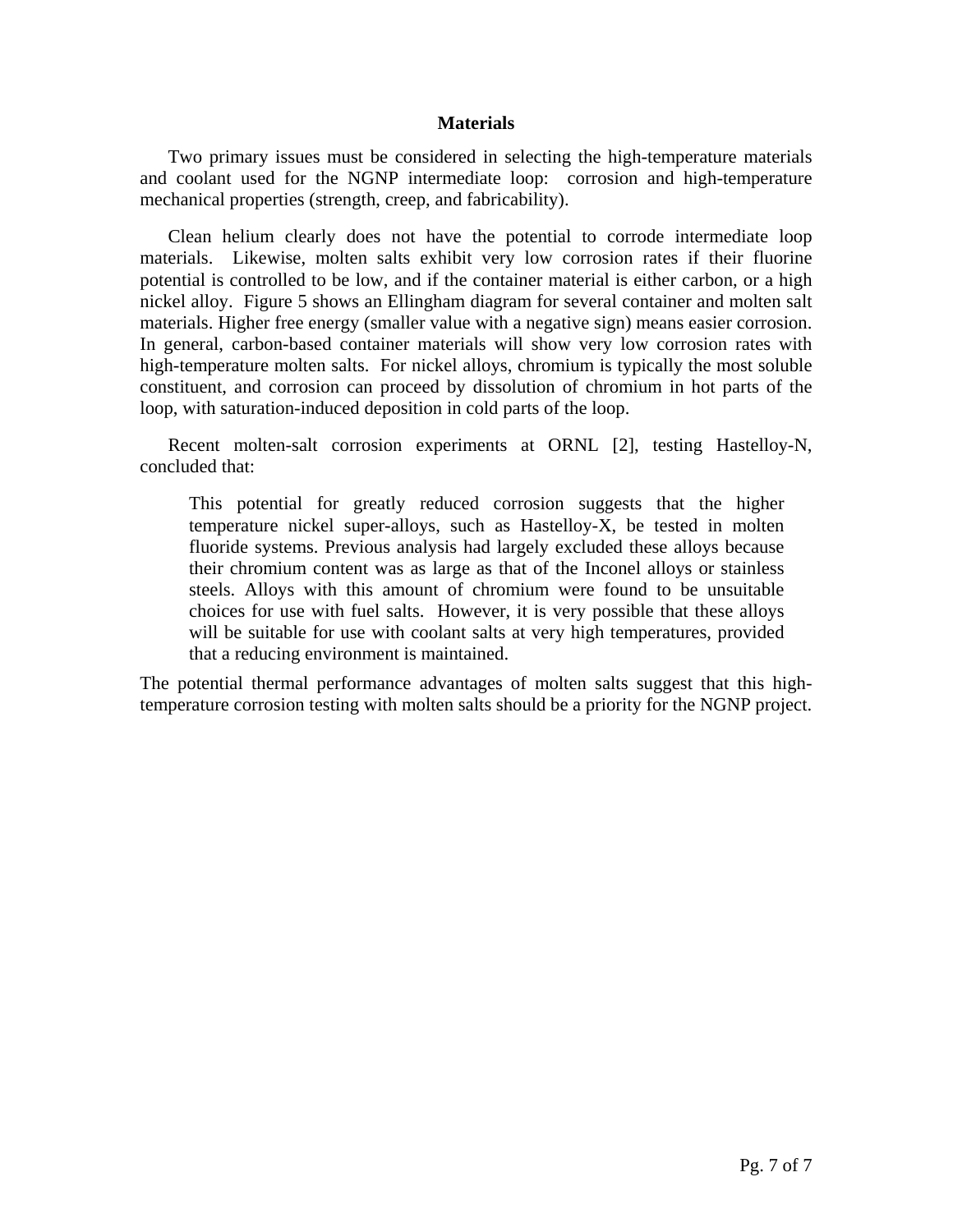

**Fig. 5** Ellingham diagram for some container (e.g., carbon, nickel, iron, chromium, silicon) and solvent (e.g., lithium, sodium, beryllium, zirconium) fluorides (per fluorine atom).

Mechanical creep will be an important problem for metallic intermediate loop heat exchangers for the NGNP, particularly in the temperature range from 900°C to 1000°C. Mechanical creep is a lesser issue for direct gas-cycle electricity production with hightemperature gas reactors, because the hot gas only needs to contact the hot-duct and turbine inlet shrouds, which can be designed to minimize mechanical stresses, and the turbine rotor and first few rows of blades, which can be actively cooled, as is the GT-MHR rotor with a 850°C inlet temperature, to permit for a full 6-year lifetime.

For thermochemical hydrogen production with gas cooled high temperature reactors, larger mechanical stresses can not be avoided. At least one of the high-temperature heat exchangers in the intermediate loop will need to sustain the relatively large pressure differential between the 7-MPa primary coolant, and the approximately 1-MPa pressure of sulfur-iodine process fluids. One of the best metallic heat exchanger designs for resisting large pressure differentials at high temperatures is the Heatric design, but as shown in Fig. 6 creep becomes an important design issue for high-temperature metals at temperatures above 900°C.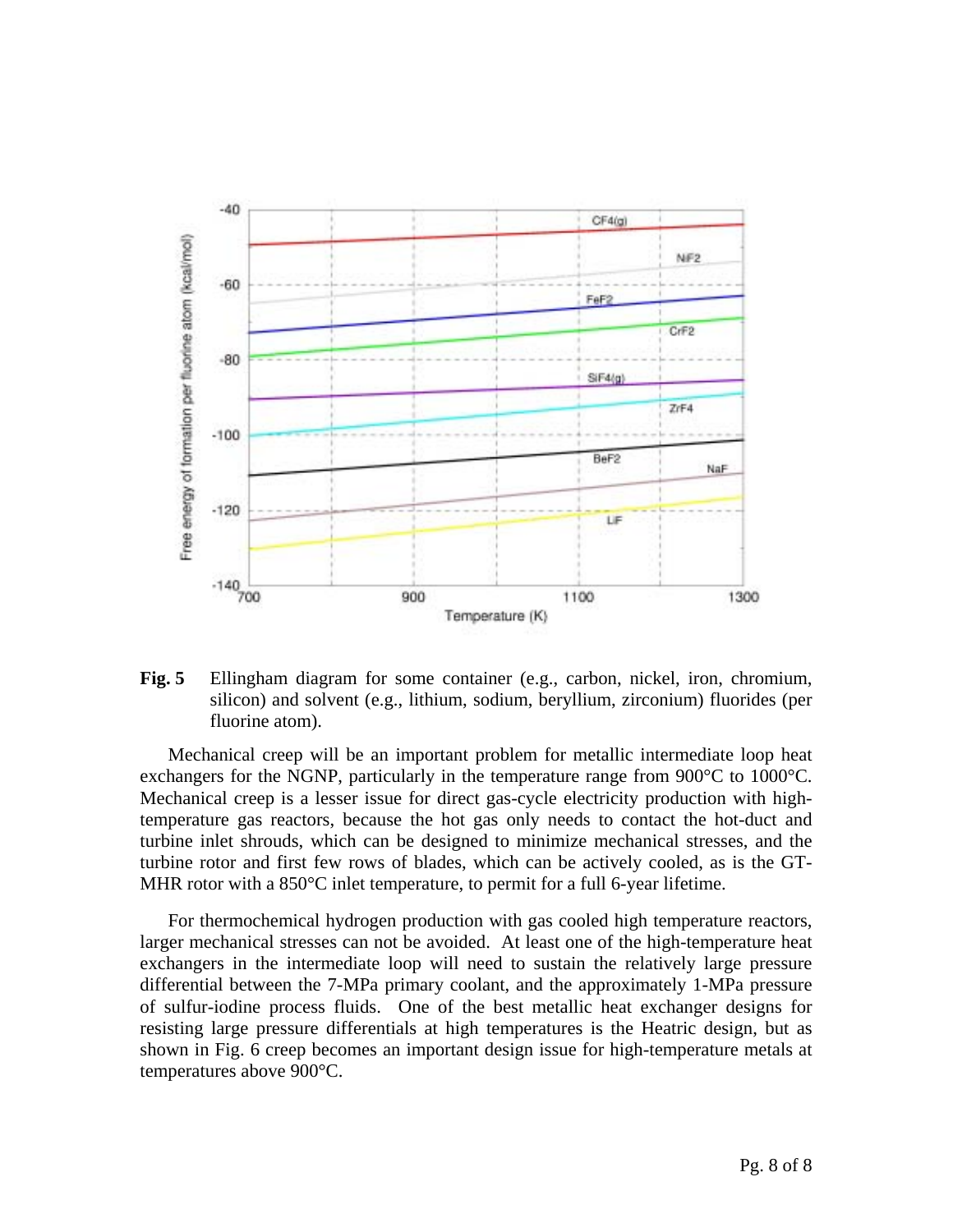The IHX can be immersed in the primary helium environment, so that the intermediate fluid channels are placed in compression. If the  $\sim$ 6-MPa pressure differential between primary helium and process fluids is accommodated by the IHX, these stresses will tend to cause creep closure of the intermediate fluid flow channels. Because the molten-salt flow channels can have much smaller cross-sectional area than helium channels, for the same heat removal capability, for compact heat exchanger geometries like the Heatric design [3] these compressive stresses can be reduced, as illustrated schematically in Fig. 7.

Alloy 800 HT









He-to-He He-to-MS

**Fig. 7** Schematic of He-to-He and He-to-MS Heatric IHX flow channels.

Melt-infiltrated carbon-carbon composites are also now under investigation for use in fabricating compact heat exchangers for the NGNP intermediate loop [3]. These heat exchangers will use CVI carbon coating on the interior heat transfer surfaces, using a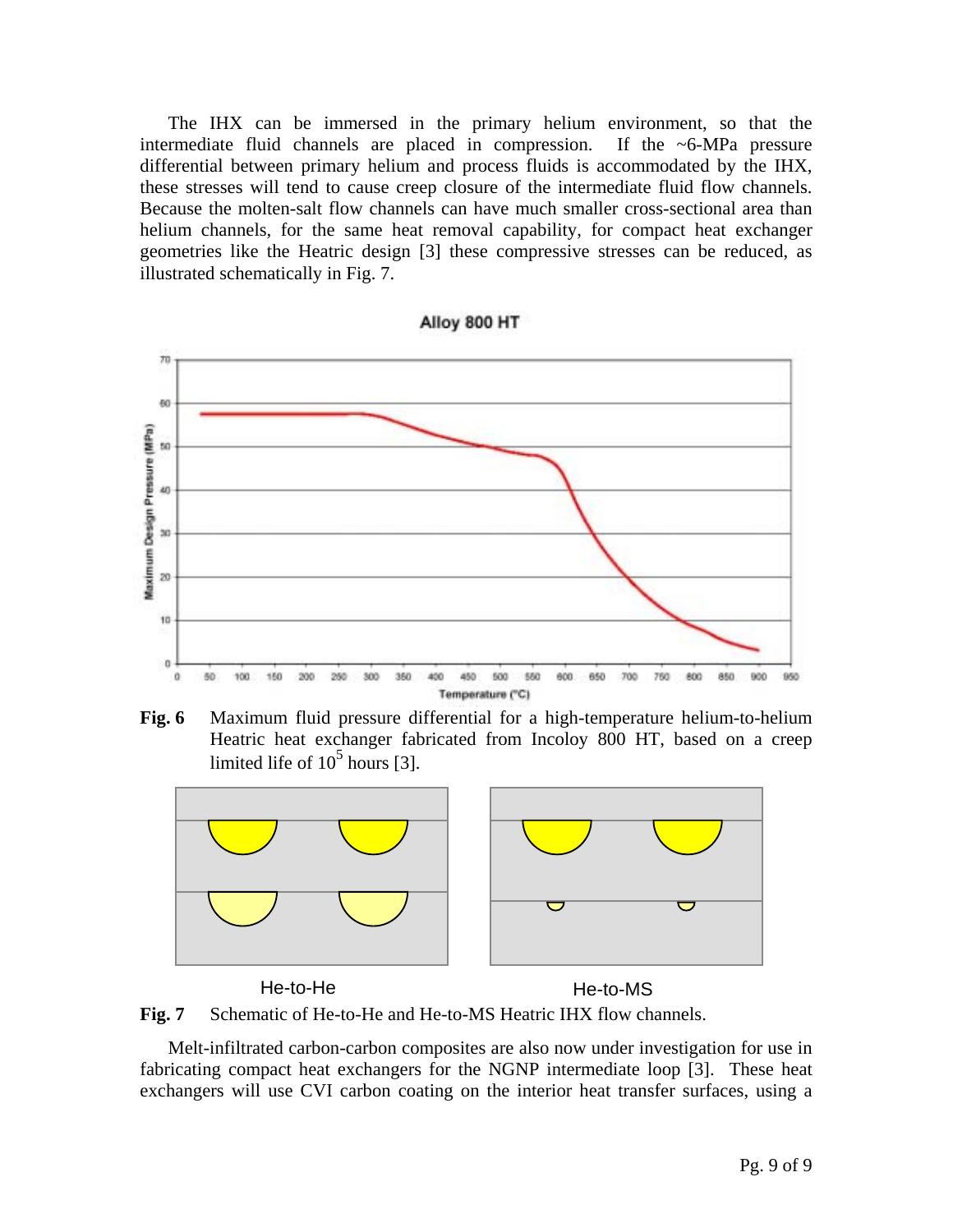method developed at ORNL for coating carbon-carbon composite fuel cell plates. Thus it is anticipated that molten-salt corrosion will not be a significant design issue for these heat exchangers. Likewise, these composite materials maintain full mechanical strength and are not subject to creep in the temperature range of interest for thermochemical hydrogen production. Significant progress has been made in mechanical and thermal design (Fig. 8) for these heat exchangers. However, resistance to helium permeation, materials compatibility with molten salts, and ASME code certification must be demonstrated before these materials could be qualified for commercial use [3].



 **Fig. 8** Stress and temperature distributions in a typical high-temperature composite plate heat exchanger [3].

## **Safety**

The sulfur-iodine process uses chemicals (sulfuric acid, HI) which are hazardous. The intermediate heat transfer fluid provides a stored energy source that can potentially be released rapidly, generating mechanical damage and potentially dispersing flammable or toxic chemicals. For helium intermediate fluid, the stored energy comes from the high pressure of the gas, and the large volume of gas due to the large duct sizes required to transfer helium with reasonable pressure losses. For molten salts, the stored energy comes from the high temperature and high heat capacity of the liquid. This energy can be released if the molten salt mixes with a volatile liquid (e.g. water), through a well-studied phenomena typically referred to as a "steam explosion." Additionally, fluoride salts can react with sulfuric acid to form HF, a quite toxic chemical.

Molten salts, due to their much lower pumping power and piping size, permit greater physical separation between the nuclear reactor and the hydrogen production plant. This reduces or eliminates the need for berms or other structures to provide isolation between the reactor and hydrogen plant.

To reduce the potential for over-pressurization of process piping and dispersal of chemicals, the use of a tertiary heat transfer fluid may be required to isolate process heat exchangers from the intermediate fluid. Figure 9 provides a schematic diagram of a compact tertiary helium loop using forced circulation, while Fig. 10 shows a schematic of a double-walled plate heat exchanger with a helium tertiary fluid in the gap. The use of a tertiary heat transfer fluid clearly creates penalties for thermodynamic performance of the S-I process, and for the cost of heat exchangers. However, due to the superior heat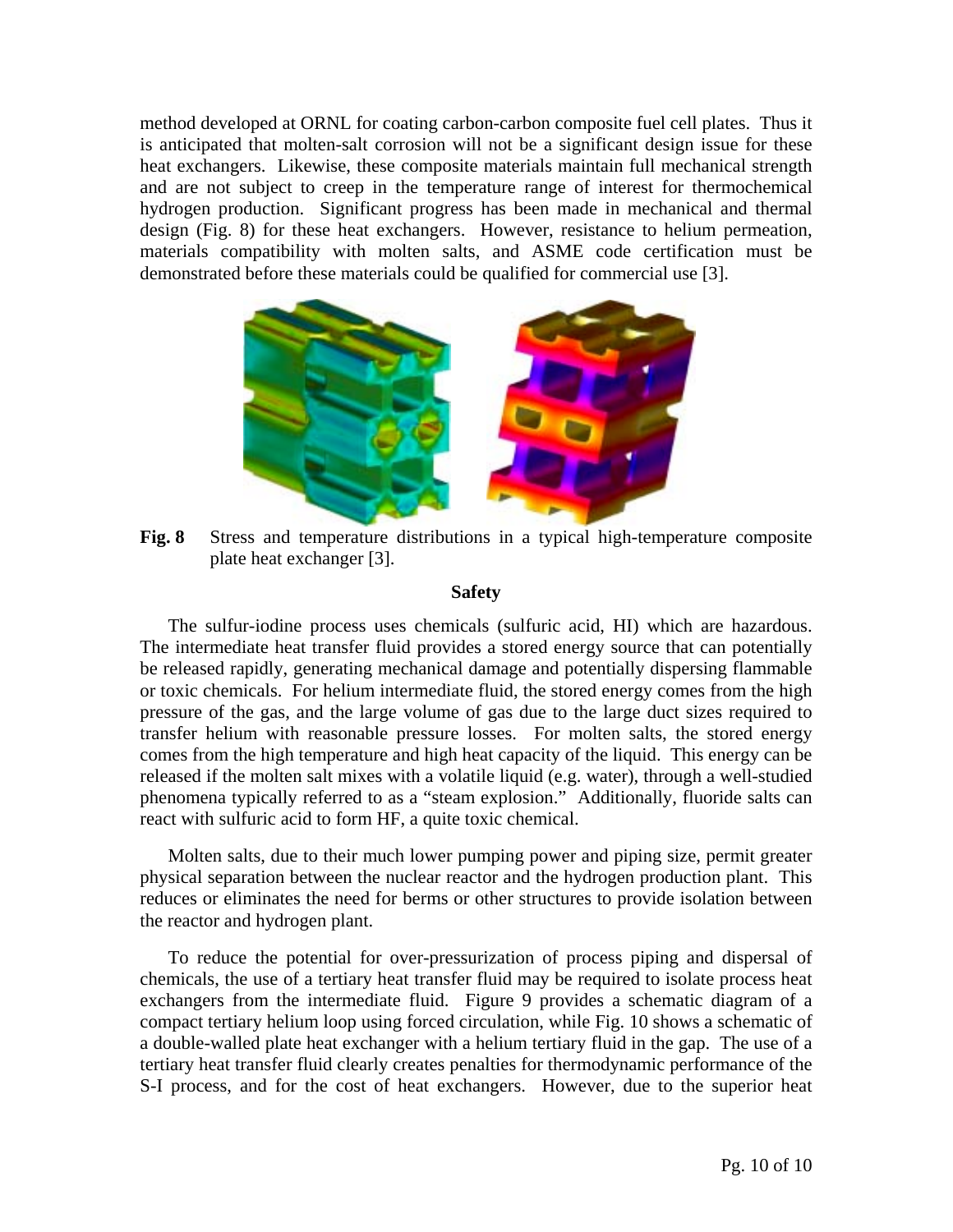transfer properties of molten salts, the penalties for using a tertiary heat transfer fluid are smaller for molten salts than for helium intermediate fluid.



 **Fig. 9** Schematic diagram of a compact tertiary forced-convection helium loop for transferring heat from intermediate molten salt to process fluids.



**Fig. 10** Schematic diagram of a double-wall plate heat exchanger for transferring heat from intermediate molten salt to process fluids.

## **REFERENCES**

- 1. "Next Generation Nuclear Plant High-Level Functions and Requirements," Idaho National Engineering Laboratory, INEEL/EXT-03-01163 (2003).
- 2. D. F. Williams, D. F. Wilson, J. E. Keiser, L . M. Toth, J. Caja , "Research on Molten Fluorides as High Temperature Heat Transfer Agents," Global 2003, New Orleans, LA, pp. 2136-2140, Nov. 16-20, 2003.
- 3. S. Dewson and B. Thonon , "The Development of High Efficiency Heat Exchangers for Helium Gas Cooled Reactors," 2003 International Congress on Advances in Nuclear Power Plants, May 4-7, Congress Palais, Córdoba, Spain.